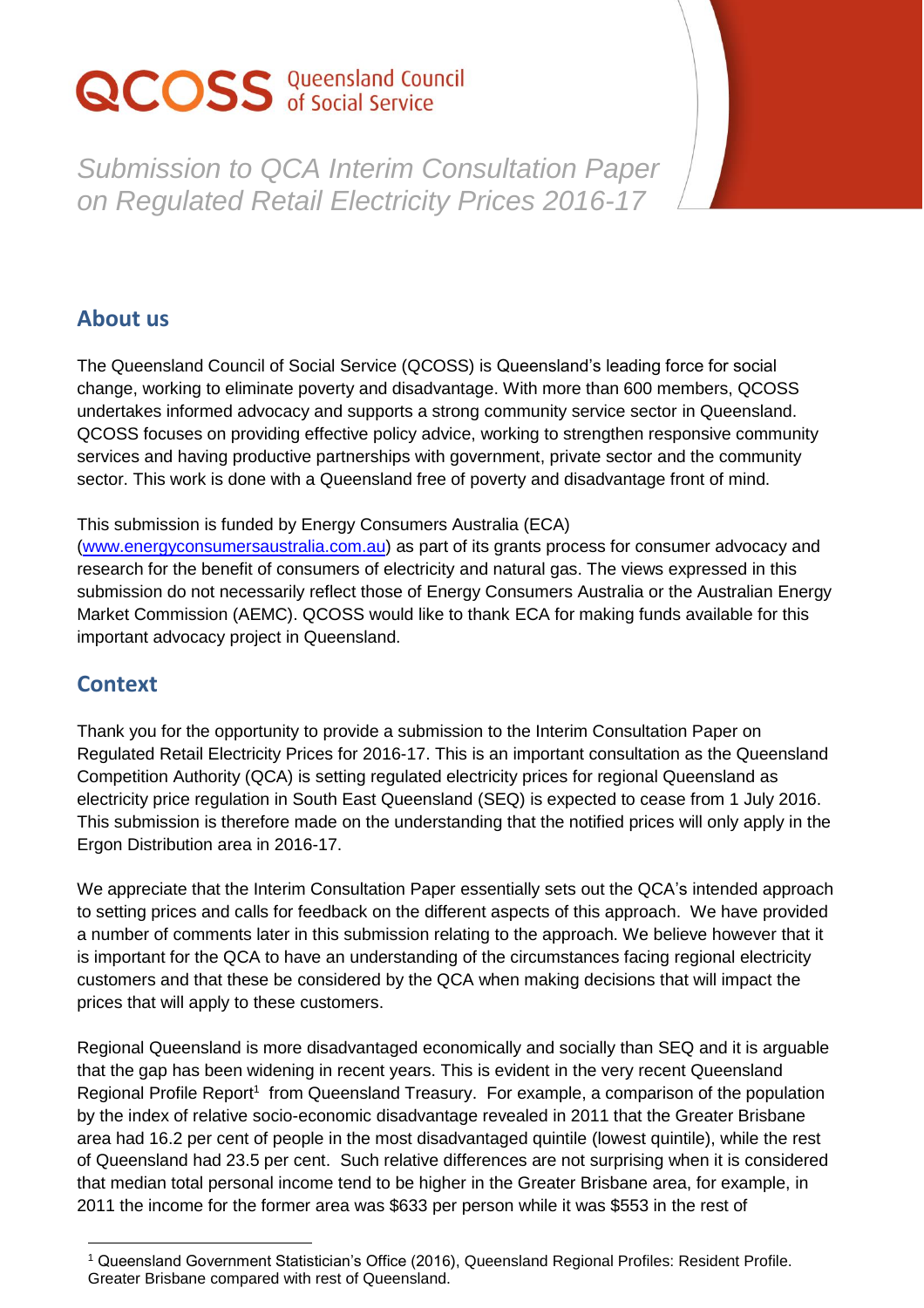# QCOSS Queensland Council

Queensland. Unemployment is also higher outside of the Greater Brisbane area, consider for the September quarter 2015, the rate for the Greater Brisbane area was 5.9 per cent while it was 7 per cent for the rest of Queensland. Regional Queensland also has a higher proportion of its population on Centrelink concessions than in SEQ with 7.3 per cent of the regional population with Centrelink healthcards as opposed to 6.3 per cent of the population in SEQ. .

It follows therefore that there is a greater incidence of energy hardship in regional Queensland. The QCA's own statistics released on disconnection for non-payment and hardship program participation show an increasing trend of electricity debt being managed through hardship policies and growing disconnection for non-payment in regional Queensland. 2 In 2014-15, 29,692 households across the state were disconnected for non-payment, which is the highest ever recorded in Queensland and represents almost double the disconnections recorded in 2008-09. Of this number almost 44 per cent were in Ergon's distribution area even though regional Queensland accounts for only 30 per cent of the population. There are significant social and economic flow-on impacts of disconnection on families and individuals as set out in various reports. 3

We raise this as context for the QCA to consider in this process to highlight that it is critically important that prices rises for regional customers are minimised to the greatest extent possible. The current QCA determination – including decisions around the approach to the application of the Uniform Tariff Policy (UTP), decisions around tariff structures, approaches to the efficient retail operating costs (ROC) and retail margins - all have an impact on the affordability of electricity for regional households. Given that retail prices have increased significantly over recent years, and that this has occurred at the same time as significant increases in the number of households disconnected for non-payment, the QCA must actively seek to ensure that changes to the approach and methodology do not introduce any new upward pressures on prices in 2016-17. QCOSS will advocate strongly in response to the Draft Determination should any positions result in an overall increase in notified prices for 2016-17.

## **Overall approach – headroom and competition**

In order to apply the Uniform Tariff Policy (UTP), QCOSS understands that the QCA intends to continue to base its framework for setting notified prices for regional customers on a "representative retailer" operating in SEQ. The QCA's approach, consistent with previous years, and in the absence of observable information about the standing offer prices that will apply in SEQ in 2016‐17, is to add a standing offer "headroom" (previously this was up to 5 per cent to the total costs of supply as assessed for a representative retailer in SEQ) to estimates of energy, network and retail costs. Headroom was in addition to a retail margin which last year was 5.7 per cent.

As set out in the covering letter to the current delegation from the Queensland Government, the QCA is required to come up with standing offer price for a "representative retailer" in SEQ as a basis for setting regional prices. The covering letter to the delegation on 30 November 2015 says that prices for small customers in regional Queensland should broadly reflect the expected prices for customers on "standing offers" in SEQ. Indeed the letter sets the expectation that the QCA's approach to the notified prices for 2016-17 "*reflect a consistent approach to my delegation for 2015- 16*".

 $\overline{a}$ 

<sup>2</sup> QCA, June 2015. Small Customer Disconnection, Hardship and Complaint Statistics. www.qca.org.au/Electricity/Reviews/Market-reports-and-statistics

<sup>3</sup> Public Interest Advocacy Centre, April 2013. Cut Off III: The Social Impact of Utility Disconnection. [www.piac.asn.au/publication/2013/04/cut-iii](http://www.piac.asn.au/publication/2013/04/cut-iii)

Consumer Action Law Centre, August 2015. Heat or Eat. [http://consumeraction.org.au/wp](http://consumeraction.org.au/wp-content/uploads/2015/08/Heat-or-Eat-Consumer-Action-Law-Centre.pdf)[content/uploads/2015/08/Heat-or-Eat-Consumer-Action-Law-Centre.pdf](http://consumeraction.org.au/wp-content/uploads/2015/08/Heat-or-Eat-Consumer-Action-Law-Centre.pdf)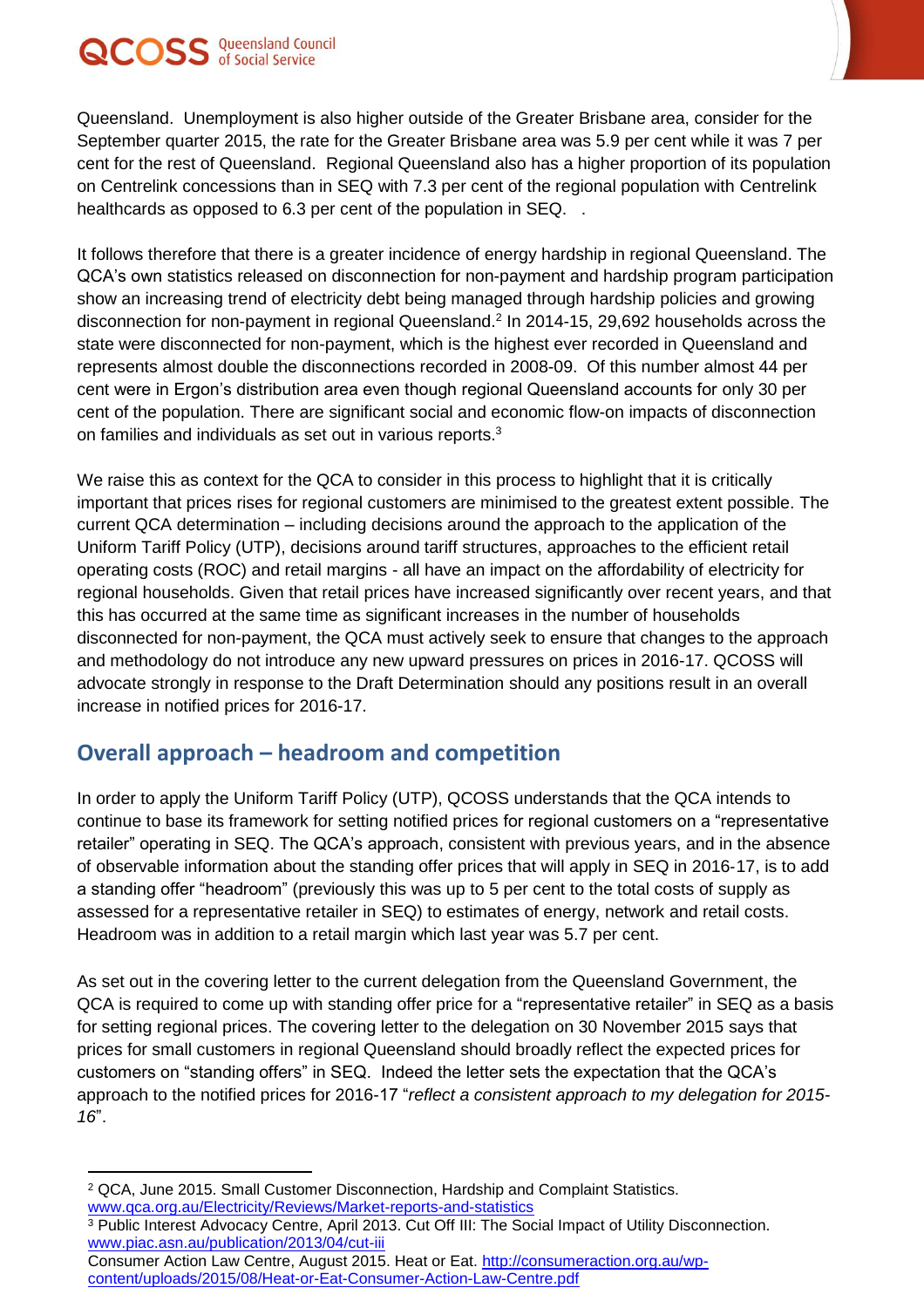

QCOSS maintains our previous position in disagreeing with the intent of the Minister's covering letter. The application of the UTP is best implemented by ensuring that the market offers available in SEQ form part of the QCA's consideration of the efficient costs of supply and not be based solely on "standing offers". This is because a range of prices is currently available to SEQ customers of which standing offer prices are likely to be at the top of this range. Standing offers may not be reflective of efficient costs as retailers use these offers as the default contract against which more generous discounted market products can be compared. Depending on the strategy implemented by a retailer, standing offer prices may be set at higher than efficient costs in order to promote a larger discount on market offers.

QCOSS continues to question whether "headroom" is appropriate. QCOSS' view is that headroom is in reality no more than an additional retail margin. For 2015-16 prices, once headroom was applied across all other costs (including the "designated" retail margin of 5.7 per cent), the effective level of margin above the costs of supply was higher than 11 per cent. In our view "headroom" is not an allowance for the extra costs of doing business in a competitive market. Such costs are accounted for by customer acquisition and retention costs (CARC). We do not agree that it is fair to charge regional Queenslanders for this additional "margin".

A legitimate and more accurate reflection of the UTP would be for the QCA to adopt a position that would result in setting prices somewhere between market prices and standing offer prices, to reflect the average price paid by SEQ consumers. QCOSS is concerned that price deregulation will lead to higher retail margins associated with standing offer prices, as appears to have occurred in other states according to recent reports by St Vincent de Paul Society and Brotherhood of St Lawrence. 4 This may then lead to a higher "headroom" associated with the standing offers for a "representative retailer" in SEQ, and thus impact customers on the regulated rate in regional Queensland.

The QCA previously has argued that adopting QCOSS' position on this point could result in customers in regional Queensland paying prices 'even further below cost'. However QCOSS submits that this is not relevant to the application of the UTP and the QCA's role in setting notified prices. The purpose of the UTP is to ensure consistency with prices paid in SEQ, not to minimise the extent of the differential between real costs of electricity in regional Queensland versus the costs actually paid by customers in regional Queensland. That is a separate policy issue and is not included in the delegation.

In QCOSS' view there is more work required to clearly justify the continued use of headroom and to calculate it on an equitable basis in keeping with the intent of the UTP. QCOSS' position remains that there is little justification for the inclusion of headroom in regional notified prices and if it is to be included it should be a relatively small rate above the "efficient" retail margin.

#### **Network costs**

Overall, QCOSS continues to support the QCA's application of the UTP to network costs by basing notified prices for residential customers in regional areas on SEQ cost levels. This means that the QCA will use Energex price levels.

QCOSS also supports the QCA's use of the existing Energex tariff structure for Tariff 11 for 2016-17 prices because:

 $\overline{a}$ <sup>4</sup> St Vincent de Paul Society, September 2015. The NEM – still winging it. [www.vinnies.org.au/icms\\_docs/228265\\_National\\_Energy\\_Market\\_-\\_Still\\_Winging\\_It.pdf. P5.](http://www.vinnies.org.au/icms_docs/228265_National_Energy_Market_-_Still_Winging_It.pdf.%20P5) Brotherhood of St Laurence, July 2015. Rising retail costs and their impact on energy affordability. <http://library.bsl.org.au/jspui/handle/1/6112>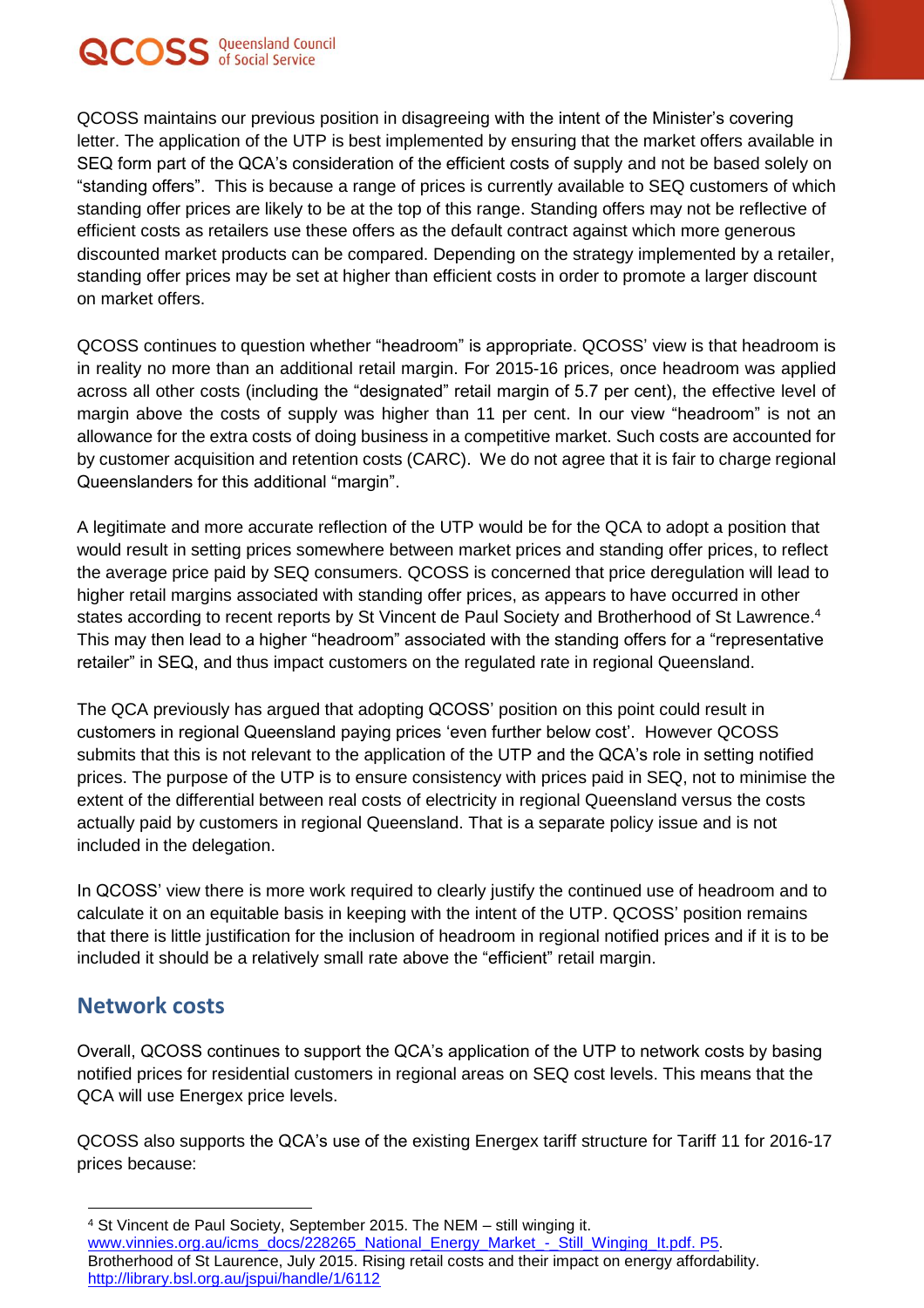- Using Ergon network tariff structure which is an inclining block tariff would be very confusing for customers and would constitute a major change of tariff structure. Any changes like this should be accompanied by an education and public awareness campaign. The need for proactive public communication of changes in tariff structure has been highlighted by the negative customer response to the transition of Tariff 11 to 'cost reflectivity' over the previous three years which was undertaken with no public awareness or education and has had significant financial impacts on many households.
- Introducing an inclining block tariff structure now, particularly if combined with a public education campaign which we believe would be essential to avoiding customer detriment, is likely to create customer confusion and may make the task more difficult in the future when another tariff structure with some demand component is introduced.
- Energex's fixed charge is significantly less than Ergon's and so relatively smaller users would be still worse off, even though they may benefit from a relatively lower first block (relative to Energex structure).

#### **Energy costs**

QCOSS Queensland Council

QCOSS has commented in its previous submissions to the QCA on the different components relating to energy costs and in general has supported the QCA's approach. We refer the QCA to our previous submissions and would like to make the following additional comments to the QCA on its current approach:

- Load control tariffs Tariff 31 and 33 are important tariffs for assisting people to manage load and affordability. QCOSS would be especially keen to understand the drivers of wholesale costs for these tariffs and asks that this is explicitly addressed in the draft determination given the widespread uptake of these tariffs in Queensland.
- Prudential capital costs for the 2015-16 Final Determination the QCA accepted that these costs are part of Retail Operating Costs (ROC) however it is noted in the Interim Consultation Paper that for 2016-17 determination the QCA is seeking feedback on whether to separate these again and include them as energy costs. QCOSS' main concern (as stated in previous submissions) is that as the QCA was using IPART's general retail costs in its benchmarking, by separately itemising the costs of meeting Australian Energy Market Operator (AEMO) prudential costs, QCA was double counting the same costs. This year, the QCA is proposing a different approach to setting an efficient ROC which includes a bottom-up approach as well as a benchmark one. Consistent with our previous positions, QCOSS' view remains that the QCA can legitimately separately itemise these costs in energy costs as long as these costs are removed from the general retail costs. It is assumed that this will be more transparent this year with the new approach.

#### **Retail costs**

QCOSS supports the QCA in seeking to undertake a more comprehensive assessment to establish efficient ROC and efficient retail margin. It is timely to undertake a more thorough assessment of these costs as the QCA had previously used a 2013 IPART estimate as the benchmark. The Victorian market has been deregulated since 2009 and prices in NSW and South Australia have been deregulated more recently. Tariffs and retailers' cost structures will have changed since 2013 as retail markets become more mature.

For the 2016-17 determination, the QCA has asked ACIL Allen to estimate efficient ROC and retail margin components. Their methodology is set out in their paper and they are proposing a combination of "bottom up" and benchmarking approaches. QCOSS notes that this is similar to the